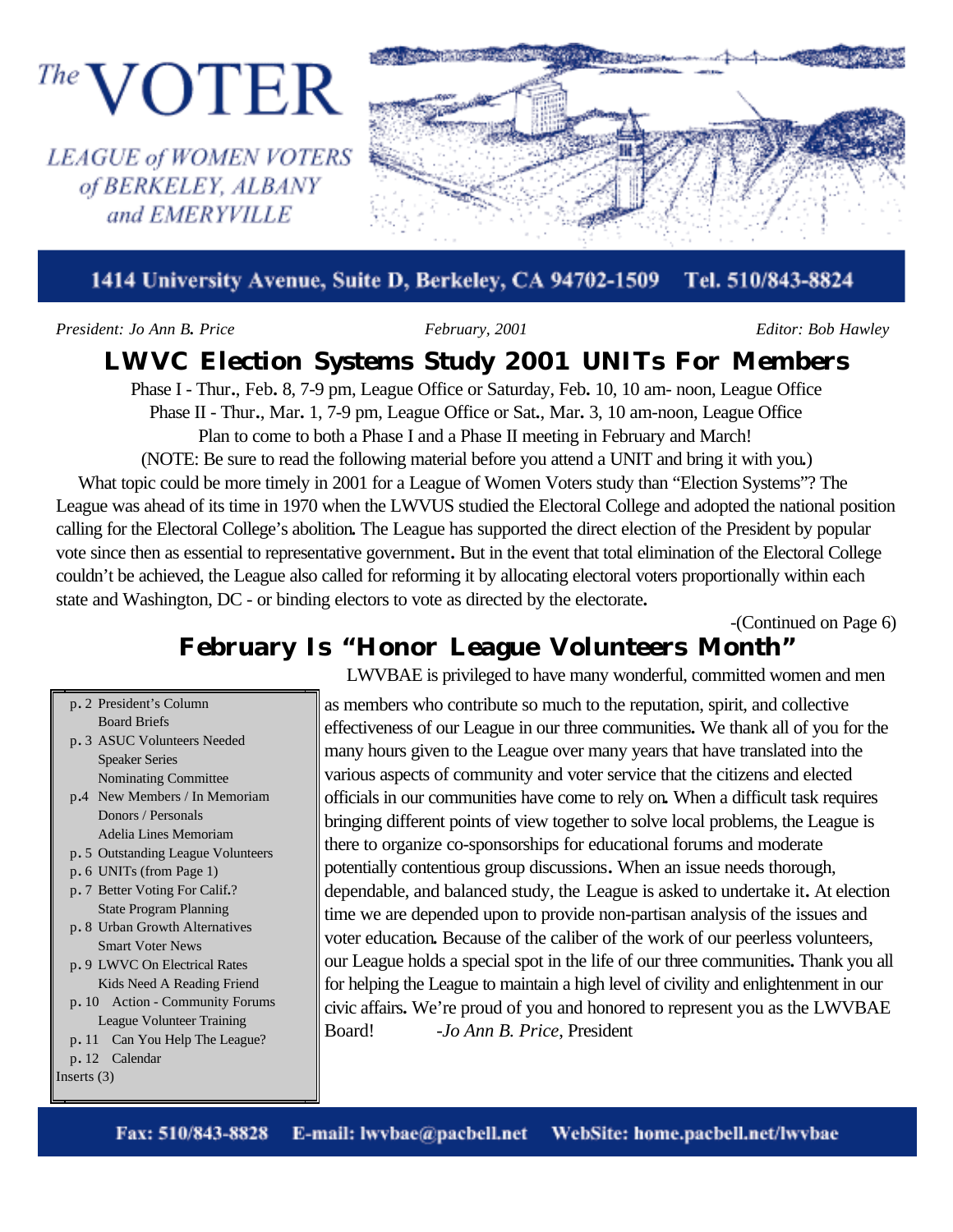### **President's Column February 14, 2001 -- The League of Women Voters' 81st Birthday! and February Program Planning**

I begin with some introspective thoughts on the

meaning of the 19th Amendment passed in 1920 and the founding of the LWV in the same year**.** For those of us in the U**.**S**.** who take our constitutional right to vote as a given, it is sobering to think how recently women got that right, how long it took to achieve it in this "cradle of democracy", and what life was like for women in our country prior to 1920**.** It is also important to ponder what we have and haven't accomplished with our vote in terms of good government, social justice, education for all, environmental responsibility, equal rights, and political efficacy and uplift**.** Would our far-sighted forebears from colonial times to the '20s who devoted themselves to achieving the right to vote for women, with all that implies, be satisfied with what has been accomplished so far? What goals and programs would these visionary women and men set for themselves if they were here and able to act with all the rights and modern tools available to us?

Spending some time reading about the history of the women's vote in the U**.**S**.** and getting to know the heroic characters - both women and men - who labored to make it happen, can only enrich our appreciation for them and for the importance of this right that many take for granted**.** Of the 300 women and a few men who gathered in Seneca Falls, New York, in 1848, only one woman lived to vote in 1920 at the age of 96 **.**

But nostalgia and knowledge and appreciation of history are not sufficient to pay the debt we owe these pioneers and continue their passion for democracy**.** To be worthy of their legacy we must be fully aware of our duty as citizens and become involved with making democracy work better for all Americans**.** Those of us in the LWV have the perfect vehicle and support system to help us achieve a better democracy at the local, regional, state, and national levels**.** And by spreading this message in both word and deed, we can attract more people to join in this necessary and rewarding effort**.**

Now, as the League approaches State program planning time in February to determine our priorities and actions to undertake in the new League year beginning in July, we should come to the task with our passion for democracy**.** Let's be realistic about

## **Board Briefs**

At its October Meeting, the Board:

- Heard that *Jim Lindsay, Jean Safir*, and *Beth Springston* were appointed to review the Minutes of the Fall General Meeting, at which 2 new positions were adopted and 1 was updated**.**
- Thanked *Lois Brubeck* for providing refreshments**.**
- Received the 1999-2000 Year-End Final Report from Treasurer *Beth Springston*, who had been on a leave from mid-June to the beginning of September**.**
- Voted to emphasize donations to the LWVB Foundation in the Fall Finance Drive**.**
- Heard the Voter Service report of *Phoebe Watts*, who distributed our extensive list of Election Activities and noted the letter we sent to community groups in the 3 cities offering our election services**.**
- Heard *Lois Brubeck* review LWV Action on local and state recommendations on the November ballot measures**.**
- Heard plans from *Helene Lecar* for Mock Elections at the schools**.**
- Heard *Mary Wainwright's* full report on Development, including merchandise sales**.**
- Heard *Karen Nelson's* final report on the Community Luncheon, with next year's recommendations**.**
- Learned that *John Reynolds* will chair the State Election Systems Study**.**
- Heard *Lecar's* plan to invite the other Leagues in the Peralta Community College District to participate in our study**.**

### -*Ginette Polak* for the ill *Marcelle Baxter*

what we can accomplish, but let's explore what we truly are capable of as individuals and as an organization in both the short and long term**.** If that requires making more than a 2-year plan, then let's commit to that and do what is necessary to convey our recommendations effectively to the state and national levels of the League**.** No matter what good things are happening in our organization, we can always strive to be better and use different methods to have a greater impact on making democracy work**.** Please plan to come to the Program Planning UNIT on February 15 with lots of ideas about substance and strategy and how we can be more effective**.** Your voice needs to be heard! Look for the time and dates for March UNITs in the next *Voter***.**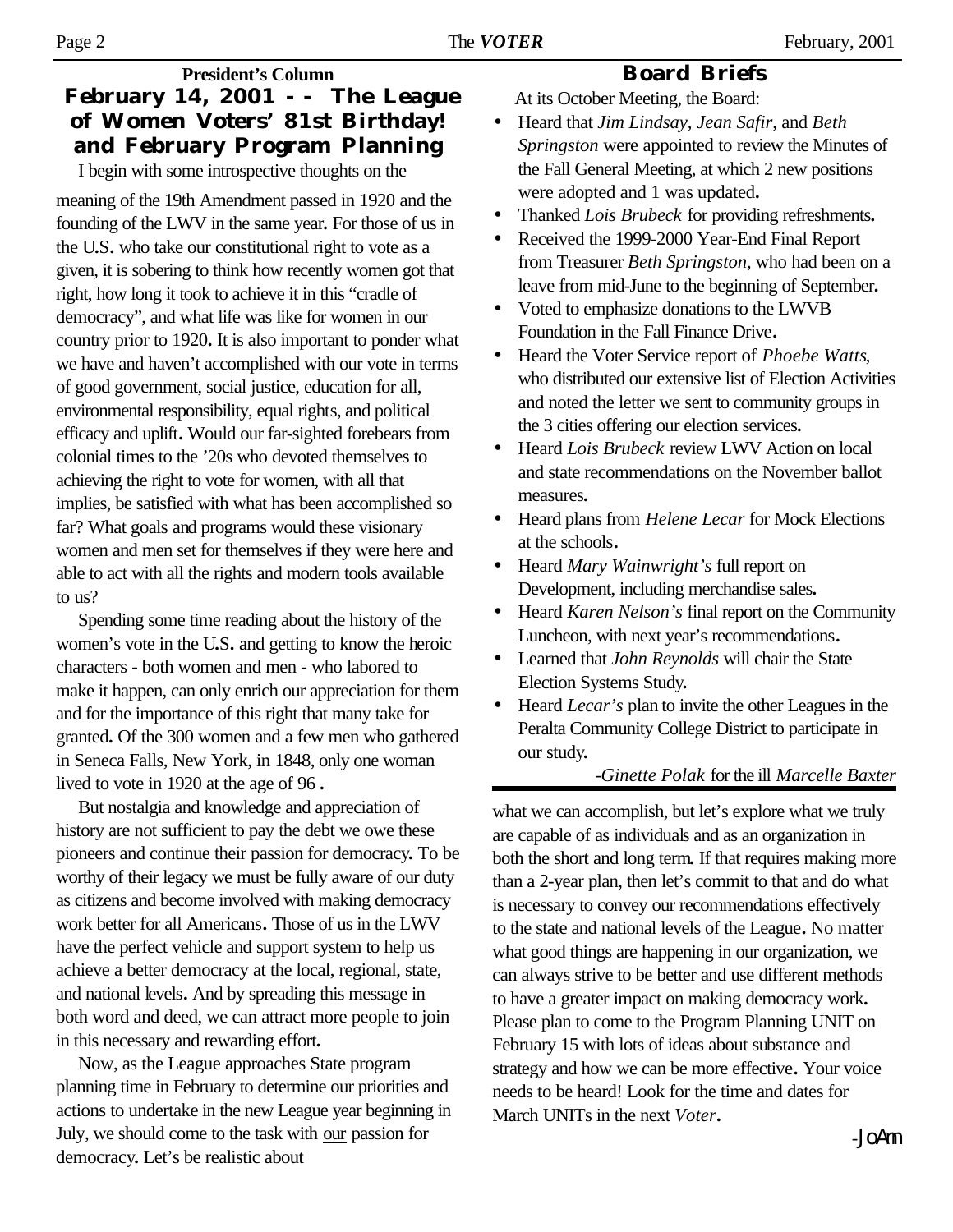### **Volunteers Needed for ASUC Election April 10- 12**

For many years, the League of Women Voters of Berkeley, Albany & Emeryville has been overseeing the proceedings for the annual election held by the Associated Students of the University of California (ASUC) to elect their officers**.** Nearly 100 League members and friends are needed to act as poll watchers and to oversee the ballot counting process**.** For the last two years, the Piedmont League has assisted us in providing volunteers, and for both Leagues the event is a major fund-raiser (our League earned over \$7,000 last year)**.**

This year, the election will be held over the three-day period of Tuesday through Thursday, April 10 through 12, and the ballot counting will take place from Friday through Sunday, April 20 through 22 (NOT Easter weekend, we are happy to report!)**.**

The entire membership of our League will be called by members of the Board sometime during the month of February, if not before**.** When you are called, please tell the Board member if you will be available to work a 4-hour shift; if you are, you will then be asked to call Sherry Smith at 548-1769, who will be coordinating the master calendar of volunteers for the event**.** If you can work more than one shift, that of course would be most welcome**.** If you would like to "jump the gun" and call Sherry right away, you'll have the advantage of being guaranteed your first choice(s) of time slot(s) and can even pick your polling place if you wish**.**

The Board member who calls you will also ask whether you would like to be put on a list of volunteers for upcoming election periods in November 2001 and in March and November of 2002**.** The League produces forums that feature candidates and discussions of ballot measures, and we also write and publish the local "Pros and Cons" newspapers that are distributed (and appreciated) so widely**.** Those tasks, along with registering voters and establishing and training a Speakers Bureau require many volunteers over a broad spectrum of time during these state and local election periods**.** We will be assembling a list of volunteers we can turn to during those times, to recruit folks for all kinds of interesting tasks**.**

Please say "yes" when you get your call**.**

### **Speakers Series Thursday February 8, 2001 Albany Library, Noon to 2 pm "Berkeley's New Integrative Budget Process"**

Our speaker for the February meeting will be Paul Navazio, Budget Manager for the City of Berkeley, and his subject will be the City's new "Integrative Budget Process**.**" This new approach to municipal budgets makes city functions more understandable to the general public, by showing how allocations in one department are related to allocations in another**.** It gives a more accurate picture than traditional budgeting of the total expense and staffing needs of complex projects and programs that cross departmental lines**.**

Obviously, Mr. Navazio will be much better at explaining it, and he will have handouts to distribute at the meeting that will aid in our understanding**.** He will also give us some suggestions as to ways the League might have some useful input into the process**.**

The meeting will take place from noon to 2 pm on the second Thursday in February — our regular time for Speaker Series — in the Edith Stone Room of the Albany Public Library, 1247 Marin Avenue, at the corner of Masonic Avenue**.** To find the room, enter the library and turn right, go past the video and CD shelves and look for the Edith Stone Room on your right**.**

Bring lunch, if you wish; the Speaker Series committee will provide fruit juice**.** Lots of parking is available, and a bus line is a block away on Solano Avenue**.** Or call me if you need help in finding someone to give you a ride**.**

For next month, save **Thursday, March 8** - same time and place - to hear from *Alan Maris*, Albany's Mayor and a member of LWVBAE, about the City's unique approach to **Youth Services.** Several years ago, Albany adopted a "Youth Master Plan" to set goals and objectives, and to coordinate its wide array of programs and activities serving the needs and interests of young people**.** Since then, the City Council has been monitoring the success of these programs and the effectiveness of the plan itself**.**

-*Jean Safir*, Speaker Series Coordinator

## **LWVBAE Nominating Committee**

The Nominating Committee is beginning its work in order to recommend new officers and board members at the Annual Meeting**.** We welcome your suggestions and ideas**.** Committee members and their phone numbers are:*Eleanor Cox Ginette Polak Evelyn Light Jean Safir Eloise Bodine*, Chair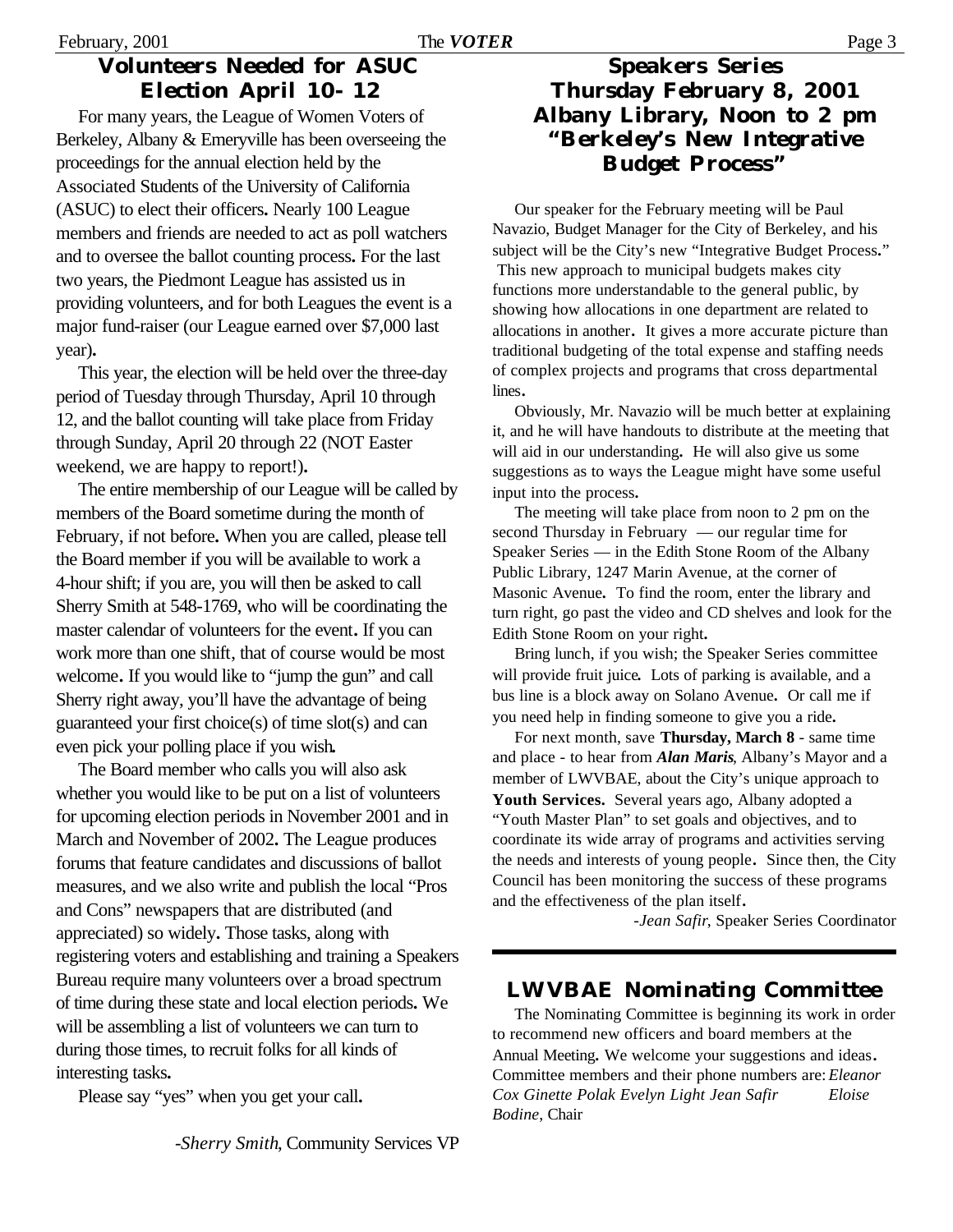### **Welcome New Members**

*Moshe Alafi Russ Ellis Gordon Chun S. H. Kadish Suzanne Chun Ellen Matthews Katherine deRaadt Julie Shearer Janice Dost Iris Starr William Dost*

#### **In Memoriam**

We are saddened by the recent loss of the following members of our League:

*Lisa Alfert Lillian Marquis Janet Alvarez Henry J. Vaux Adelia Lines* 

### **Donors Through December 14, 2000**

#### **General Fund**

Schuyler Bailey *Wilma Jordan Thomas Brougham Joan Kasten Helen Canin Patricia Kuhi Arrietta Chakos<sup>1</sup> Henry J. Vaux Ora Huth*

*Violet Feinauer Andrea S. Washburn*

#### **Foundation**

| Jane Bergen                          | Evelyn Light        |
|--------------------------------------|---------------------|
| Nancy Bickel                         | Theodore Lobman     |
| Diana Bilovsky                       | Linda McKinney      |
| Patricia Rose Byrnes                 | Jean Moses          |
| Bill & Peggy Anne Davis Allie Norton |                     |
| Doris Fine                           | <i>Therese Pipe</i> |
| <b>Ruth Ganong</b>                   | Roselyn Rosenfeld   |
| Miriam Hawley                        | Ruth Scheer         |
| Janet Johnston                       | Jean Siri           |
| Richard Kassis                       | Ruthann Taylor      |
| Jane Ann Lamph                       | Peter & Gail Todd   |
| Virginia Laurence                    | Arthur Waugh        |
| Elizabeth Lichtenberg                | Doris L. White      |

1- In Memory of Jean Griest Leiby

#### **Personals**

*Barbara Nelson* has been named by the Berkeley Police Organization a member of the public whose extraordinary work has made Berkeley a safer place to live**.** *Barbara* has also given many hours of service to LWVBAE by hosting study groups and by doing volunteer work in the League office**.**

-(Continued in next column)

#### **Adelia ("Dede") Lines**

The League extends heartfelt condolence to the family and friends of *Dede Lines*, a truly warm and caring human being**.** The Director of the Berkeley Public Library and League member since 1994, *Dede* died on December 7 of brain cancer at her home in Richmond**.** She was a gentle and fierce advocate for the "love of her life", the Berkeley Public Library**.** It was amazing to watch as she planned every step in the strategy to make the upgrade of the Central Library a reality, from acquiescing to \$30 million for just the main building instead of the \$50 million needed to include the branches, to choosing the architects, to gathering support for the Bond Measure S, to bird-dogging the involved departments at City Hall, to charming support from the needed community groups and forming the Library Foundation, to working beautifully with her staff and the Library Board, to testifying before the City Council**.** *Dede* was exactly the right person to be at the helm of the Library at this time**.**

Her demanding job precluded her being active with the League, but she came to the annual meetings, gave generously to the Education Foundation, and always kept in touch to offer support on our issues or find out how our studies were going**.** She was not only a member, but also a true friend of the League**.** We shall miss her**.** -*Jo Ann B. Price*

LWVBAE President *Jo Ann B. Price, Virginia Laurence*, and Albany League members *Joan Strasser, Allan T. Maris* (Albany Mayor), *Haruko Nagaishi, Ruth Ganong, Doris Mendell, Marsha Skinner*, and *Eleanor Cox* met at the home of *Karen Carlson-Olson* in December for a Getting To Know You, What's Happening In Albany Koffee Klatch**.** Discussion subjects ranged from Florida ballot counting (home of the Butterfly Ballot and the Chad) to local issues, particularly education**.** *Karen* reported on the very successful Mock Election at the Albany high school and the roles of California Secretary of State, the local high school PTA, and LWVBAE**.** Ten of the 26 Albany LWVBAE members hold appointed positions in LWVBAE**.** -*Eleanor Cox*, Corresponding Secretary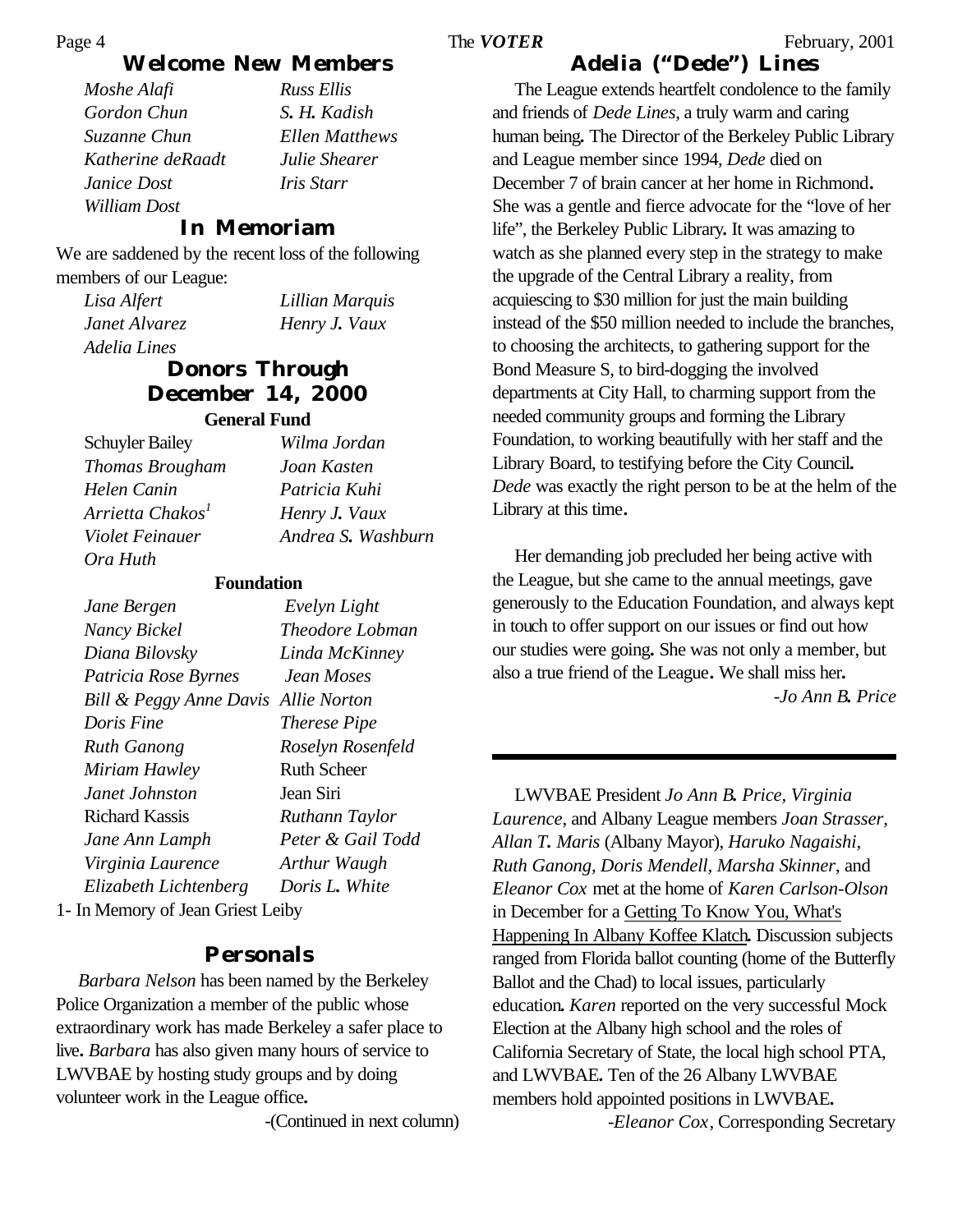#### **Outstanding League Volunteers**

This feature will continue in future issues**.** Please propose members you admire and give us some background information**.** Send to *Eleanor Cox*, c/o the League office**.** We can include pictures if you have them**.**

#### **Phoebe Watts**

*Phoebe* was born and brought up in Chicago**.** She and her husband decided to come to California in 1957 and stopped when they got to Berkeley**.** With four daughters and now four grandsons, she keeps busy with family affairs**.** A League member since 1982, *Phoebe* first got hooked on the efforts to save the Berkeley waterfront from development**.** She worked on this issue for several years with her good friend and Leaguer *Meda Rechen***.** This led to her being appointed to the Waterfront Commission as a League representative**.** She has worked on a number of League studies and served as Action Vice President for one term**.** Last year she was Co-Chair of the Instant Runoff Voting Study**.** This League year, as Voter Service Chair, *Phoebe* kept extremely busy running our full-service election effort**.** In addition to the League, she volunteers with the Berkeley Marina Education Program as a docent for elementary kids, with the East Bay Regional Park District Botanic Garden, and is an active member of the California Native Plant Society**.** Phoebe says she was drawn to the League because of its stature and dependability on important issues and because of its judicious attitude when it decided to take action**.** "And that hasn't changed since it began in 1920**.**" *Phoebe* can always be relied upon to take on odd jobs from the important to the mundane**.** What a great person to have on our team!

#### **Jim Lindsay**

*Jim* was born and brought up in San Jose**.** He came to Cal in 1975, but decided to drop out the next year and never looked back**.** *Jim's* a single parent with three kids: a 21-year-old son at U**.**C**.** Davis, a 14-year-old daughter at Albany High, and a 12-year-old son at Albany Middle School**.** He's a self-taught computer whiz who has a "passion for democracy and doing something about it"**.** Having admired the League for a long time, Jim finally joined in 1994**.** He decided to become active when *John Reynolds* proposed the Instant Runoff Voting Study in 1999, and now he's a member of the Election Systems Study**.** He founded Californians for Proportional Representation in 1993 and often speaks to groups on that topic**.** Since 1997 he has served on the Technical Advisory Committee for the Center for Voting and Democracy**.** *Jim* embodies so many of the fine qualities

we hope to see in active Leaguers: attention to detail, follow through, original thinking, enthusiasm, and a great sense of humor**.** Everyone loves working with *Jim*! We are just delighted to have him as a member**.**

#### **Lessly Wikle**

Not only a native Californian, but a native of Berkeley who was born at Alta Bates, *Lessly* joined our League in 1995 the same year she married**.** She grew up in northern Los Angeles County and graduated from San Jose State**.** A Project Manager in Hydro Assets for PG&E, she served on the Board of the Committee for Green Foothills in Palo Alto**.** *Lessly's* mentor at work was a San Francisco Leaguer who took her to events like the S**.** F**.** League's "Women Who Could be President" annual luncheon**.** She was so impressed with the Leaguers who were honored at that event and the community work they did, that she felt the League would have to be part of her life**.** As soon as she joined LWVBAE, she became active with "spot" jobs that she could fit into her busy schedule, such as training for the election issues Speakers Bureau and taking community speaking assignments and working with the ASUC Election Committee**.** Her League mentor when she was a new member was *Meda Rechen*, who recruited her to be Voter Services Chair in 1996**.** Three years ago she got involved with *Jill Martinucci's* tv/video project, City Conversations, and after being one of several moderators, became THE moderator**.** During the past election season, *Lessly* was the moderator for our League's several candidates nights that first appeared live on the local cable station and then were replayed**.** *Lessly* is a very capable and committed Leaguer who gets thoroughly involved with discrete volunteer jobs**.** She knows her time limitations and doesn't promise more than she can deliver**.** *Lessly* brings a sense of fun and a truly upbeat attitude to her League work that makes other committee members look forward to working with her**.** We're really glad that *Lessly* finds the time to contribute to the life of our League**.**

-*Jo Ann B. Price*, President, for the Board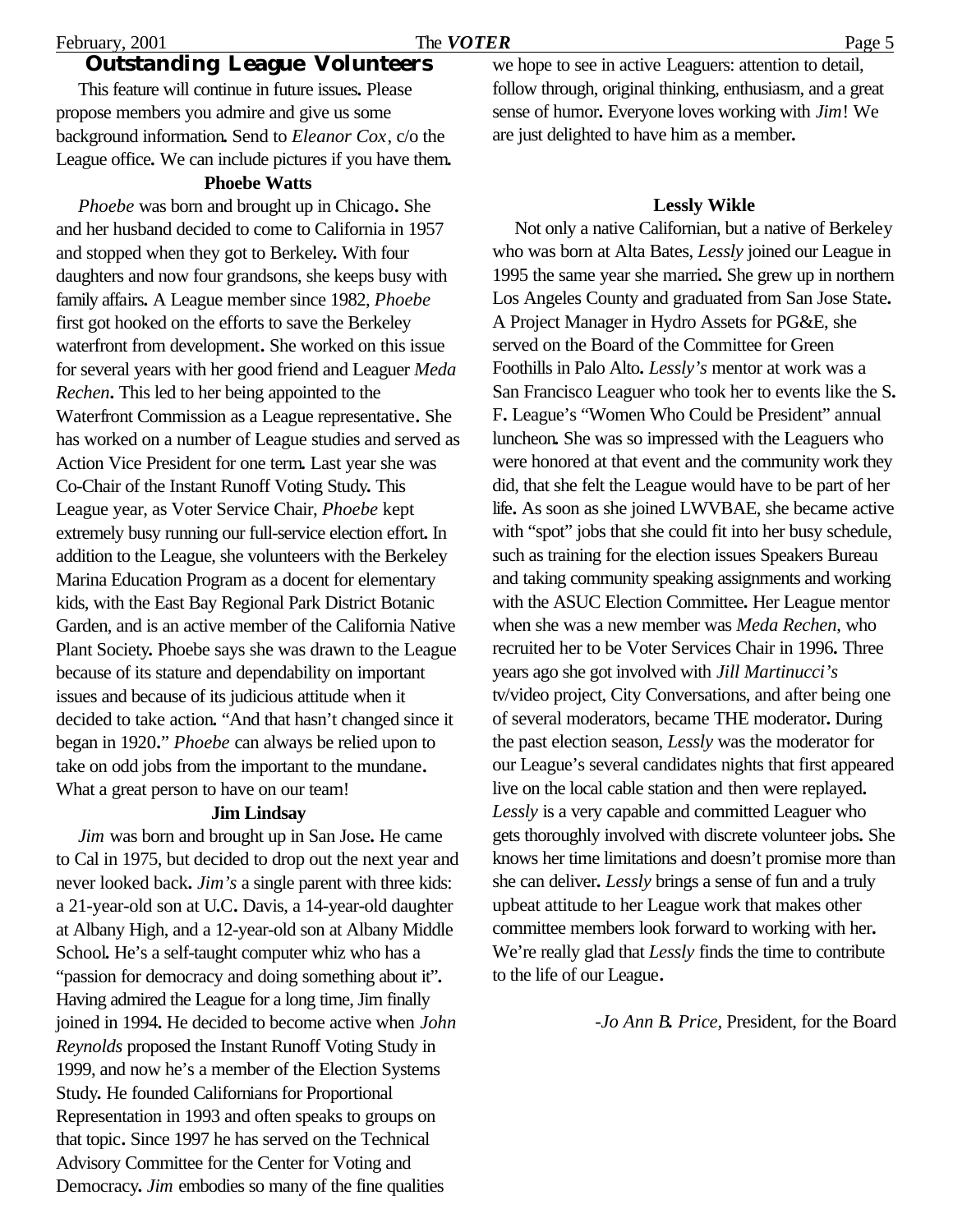### **Election Systems UNITs**

-(Continued from Page 1) Now, California Leagues are involved with assessing whether our state election system needs improvement and, if so, how that can be achieved**.** Elections are one of the basic foundations of a free and democratic society**.** They are the primary way that the public exerts control over government, influences public policy decisions, and holds officials accountable**.** California elections, as well as those of the entire country, have given increasing signs over the last several years that all is not well**.** One symptom has been the low turnout at the polls**.** Another is the disillusionment of voters with the choices of candidates offered to them**.** Yet another is the disgust with overly negative campaigning and mudslinging, along with excessive money spent on campaigns**.**

There are two distinct considerations in improving elections: the mechanics of vote casting and counting methods, and the election system itself**.** Following the recent U**.**S**.** presidential election and the serious problems exposed in many locations with the mechanics of voting and counting, there is overwhelming evidence that the voters insist that serious efforts be made to remedy those problems nationwide**.** The League of Women Voters has state and national positions that allow us to take action in helping the mechanical improvements to become reality**.** However, we haven't yet done a study that would allow us to take a position on whether we would favor a new form of election system different from the one we have**.** This latter interest is the focus of the current state study**.**

**How the Study Is Organized.** The information will familiarize you with the three basic types of election systems: plurality-majority, proportional representation, and semi-proportional**.** At the UNITs,the advantages and disadvantages will be discussed and analyzed to help you organize the information and make an intelligent assessment of the systems, and then come to consensus**.** This will be done in four steps**.**

- You will establish and prioritize some criteria for judging election systems**.** These will be used to evaluate the systems**.** What do we want to achieve and avoid with our election system?
- You will compile a broad range of alternative election systems to consider**.** You won't be able to find the best election system if you aren't considering all the options**.**
- You will examine the alternatives and predict their political consequences**.** What are the political advantages and disadvantages of a particular election

system?

• You will determine which voting system best meets your criteria**.** Once you know the political effects of the various options, you need to compare them in a systematic way to determine which one best fulfills the criteria**.**

Because of the need to digest the information and have enough time for discussion, the first two steps will be handled in the February UNITs, and the last two in the March UNITs**.** To fully participate, it is essential that you attend the February UNIT most convenient for you (both are identical) and the March UNIT most convenient for you (both are identical)**.**

The **Consensus Questions** we will address after education and discussion follow**. Included with this**  *Voter* **are two inserts: a Glossary and Criteria Definitions.** It will be very helpful for you to read through these items before coming to the UNIT to check whether your understanding of a word or phrase is the same as it's used in this context**.**

1. How important is each of the following criteria as a feature of a good election system? Ensure Majority Rule Encourage Minority Representation Ensure Geographical Representation Increase Voter Participation Provide a Reasonable Range of Voter Choice Prevent Fraud and Political Manipulation Produce Fair and Accurate Party Representation Promote Stable and Effective Government Maximize Effective Votes/Minimize Wasted Votes Establish Close Links between Constituents and

> **Representatives** Encourage Sincere Voting Promote a Healthy Party System Raise the Level of Political Campaigns Discourage Extremism Encourage Competitive Elections Easy to Use and Administer Encourage Fair Gender Representation Help Manage Conflict Reduce Campaign Spending Proven Track Record

> > -(Continued on next page)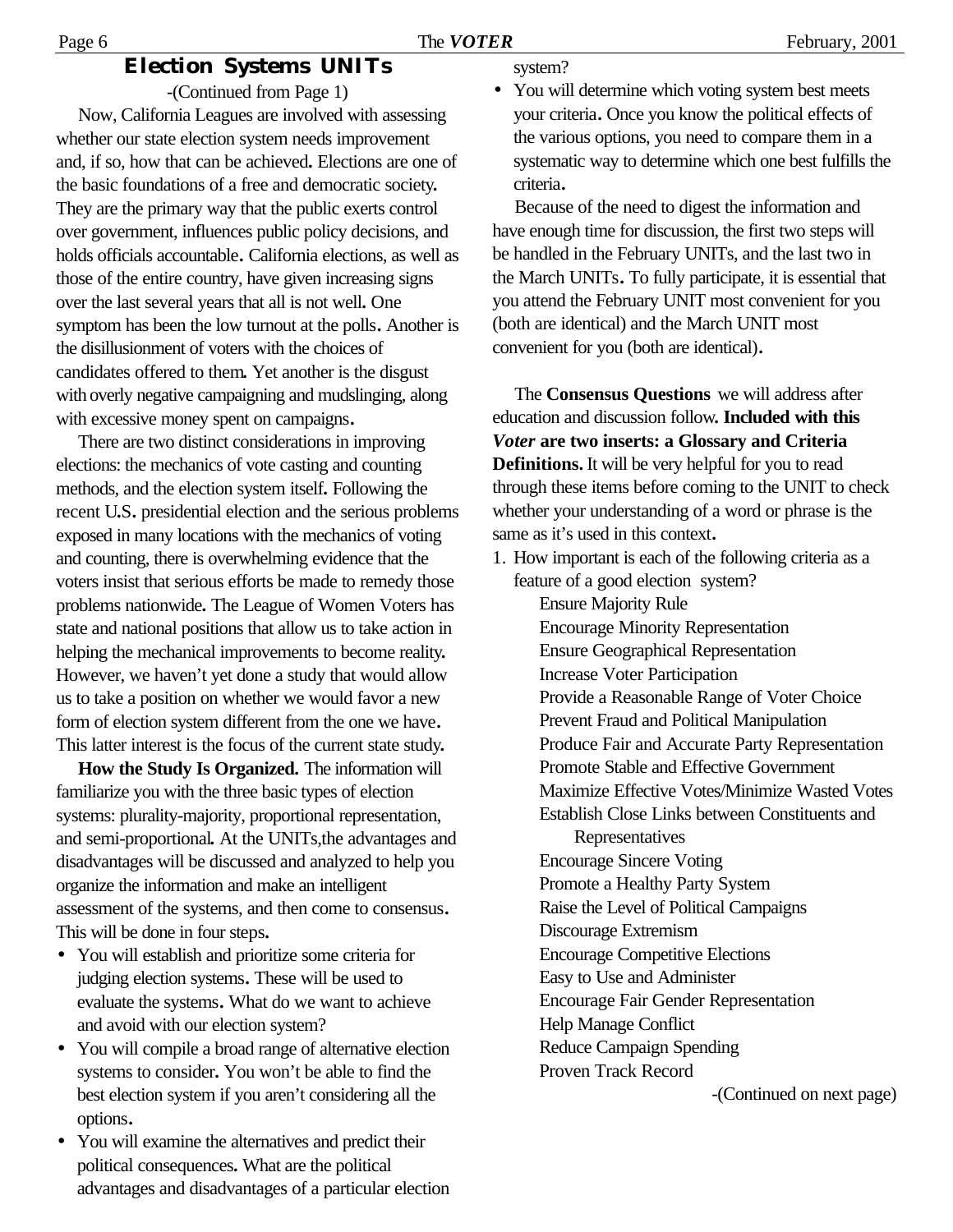#### February, 2001 **The** *VOTER* Page 7 **Election Systems UNITs**

-(Continued from Page 6)

- 2. Now rank the five most important criteria, in order, from 1 to 5, with 1 being the most important, and so on**.**
- 3. Which system best achieves your objectives as reflected in your preferred criteria for electing multiple members to a representative body in a single election? a**.** at the state level (for example, Assembly) b**.** at the local level (for example, city council or school board)
- 4. When electing someone to a single office, should the election system require the winner to obtain a majority of votes?

a**.** at the state level (for example, governor) b**.** at the local level (for example, mayor)

5. Should California law be changed to allow voters in a local jurisdiction to choose their own election system for local elections?

The study committee was saddened at the death of its Chair, *John Reynolds*, late in October just as they were getting under way**.** They all determined to pull together and carry on in *John's* memory**.** Now they look forward to seeing you at the UNITs**.**

(Much of this information was excerpted from LWVC Election Systems Study materials**.**)

-*Jo Ann B. Price*, President

## **Better Voting Technology For California?**

In the wake of the protracted, contentious presidential vote count in Florida, California Secretary of State Bill Jones and Assembly Speaker Robert Hertzberg have already weighed in with ideas for what is a very hot topic**.** As part of a 10-point election reform plan, Jones has proposed a \$230 million Democracy Fund, a capital outlay fund for counties to purchase updated voting technologies that could include precinct voting systems, vote counting software, and absentee ballot processing equipment**.** He plans to demonstrate technological innovations in voter registration, public outreach, education, vote counting systems, and Internet voting at a Voting Technology Exposition early in 2001**.** Jones also proposed codifying into law the uniform recount guidelines that were developed and implemented by the California Secretary of State and county election officials over the past 10 years**.**

Speaker Hertzberg has asked Governor Davis to include \$300 million for updated voting equipment in his 2001-2002 budget proposal to replace the punch card voting systems, like those that received notoriety in Florida, that over 70% of California voters use**.** Hertzberg proposes the funds be used as a \$3 to \$1 state match for county investments in touch-screen or optical scanning systems**.**

-Adapted from "In Capitol Corridors", December 18, 2000, LWVC

## **State Program Planning - February 15, 2001 Noon - 2 pm - LWVBAE Office**

What do we want to accomplish in 2001-2003? Come help LWVBAE decide!

Every two years members are invited to set the agenda for the state League for the upcoming biennium**.** Each League member has the opportunity to influence the selection of the issues where the League will focus its time, talent, and money**.** Bring your ideas and your enthusiasm to this important meeting**.** Read the summary of state League positions inserted in this *Voter* ahead of time to see whether areas of interest to you need to be studied or existing positions need updating or action**.**

Agenda:

1**.** Review current LWVC positions**.**

2**.** Consider Issues for Emphasis (new study/update/action)**.**

3**.** Assess realistically our local League activity versus the time, volunteer commitment, and money needed to work on a state League program**.**

4**.** Choose our recommendations to LWVC**.**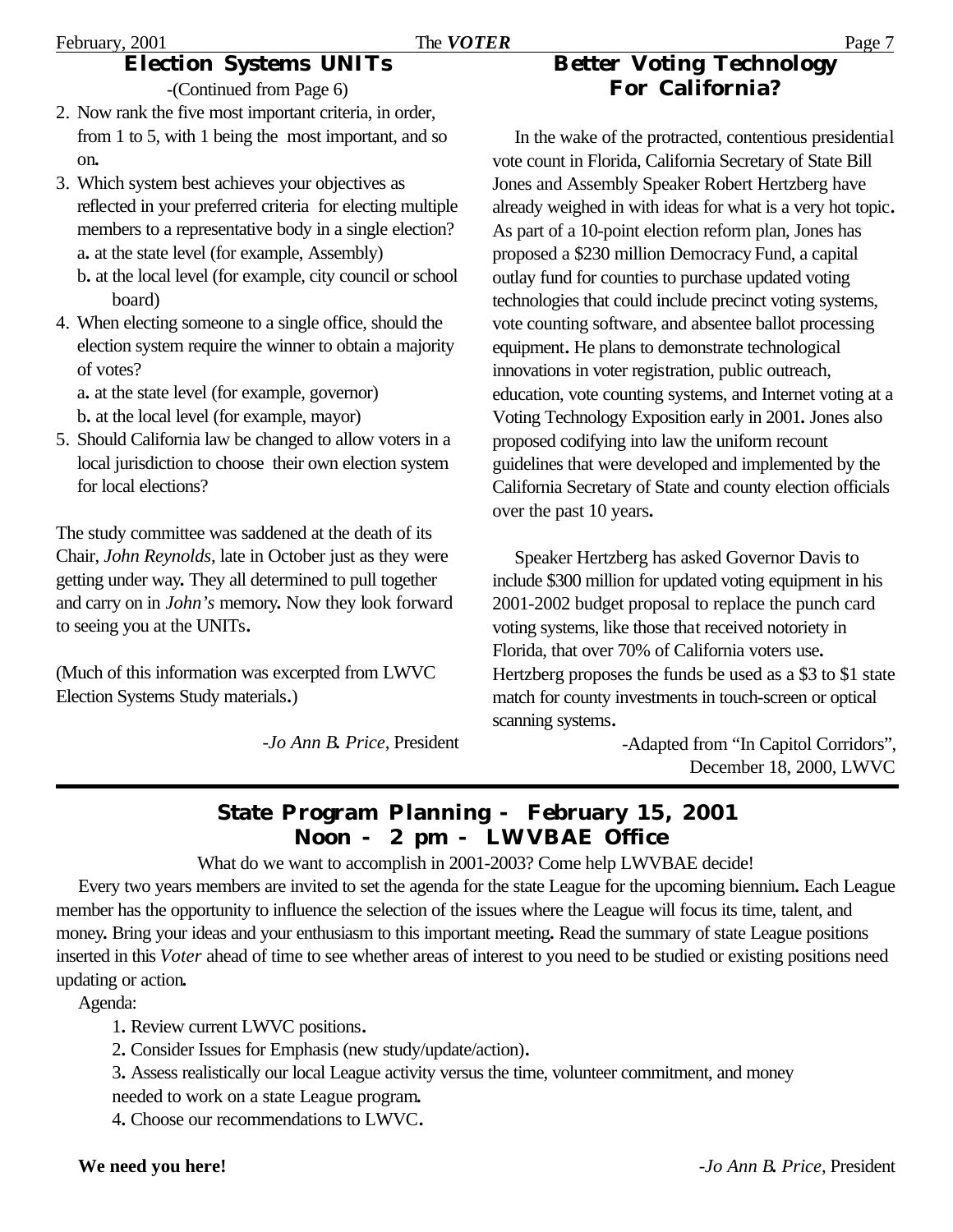## **Alternatives For Urban Growth On Farmland**

**.**

Erik Vink, Assistant Director of Calif**.** Dept**.** of Conservation, spoke to the LWVBAE Environmental Concerns group at its December 11 meeting**.** Previously with the American Farmland Trust for ten years, he was appointed by Gov**.** Davis to the state agency charged with protecting farmland last summer**.**

His exciting news was the successful effort by the American Farmland Trust (AFT) to alert local public officials, farmers, developers, business leaders, conservationists, taxpayers and civic groups in California's Central Valley about their choices as they face the valley's projected population growth**.** The Calif**.** Dept**.** of Finance estimates that California's population will more than double, from 35 to 60 million**.** However the Central Valley, one of the most productive agricultural areas in the world, is projected to be the fastest growing region in the state**.** Its population is expected to triple, from 4 to 12 million people, converting 20% of prime farm land to urban use**.**

AFT brought all parties together, kept them focused on the impact of the projected tripled population over the next 40 years, and published the Alternatives for Future Urban Growth in California's Central Valley: The Bottom Line for Agriculture and Taxpayers**.** A copy is in the LWVBAE Office**.**

The AFT report had impact: Fresno has updated its General Plan to accommodate 20 years of growth with no urban land expansion**.** Fresno County, now our most productive agricultural county, as Los Angeles used to be, does not want to succumb to low-density urban sprawl and loss of one million acres of prime farmland of statewide importance**.** The estimated population growth to 2**.**5 million in Fresno County, more than in Sacramento County, is based on demographic trends, not immigration**.** Choosing a more compact, efficient growth pattern of 6 to 7 housing units per acre cuts loss of agricultural land in half, allows single family homes on smaller lots and more multifamily homes, results in more efficient public services, and is achievable**.**

**1/4/2001 Visitors To smartvoter.org Say It Best**



"This is very cool**.**" -Sonoma County

"Your work made my job of citizenship possible and attractive**.**" -San Diego

"Thanks for this site, which I've been relying on for years**. . . .** an immensely useful resource for citizens who want to be informed on the issues before voting**.** The customized ballot info based on street/zip code, the polling place, the information about the candidates - all of these features are things that I actively use**.** Thanks!" -San Mateo County

Over 800,000 pages were viewed on Smart Voter for the November 2000 elections**.** More than 4,500 candidates and nearly 400 local measures were listed**.** Most importantly, all Californians and Ohioans had access to Smart Voter's information on federal and state contests and state- wide ballot issues**.** We at Smart Voter are justifiably proud of these great figures and wish to thank our sponsors, state and county elections officials, and volunteers for their invaluable contributions**.**

It was also a successful year in education**.** Smart Voter not only informed current voters but future voters as well**.** Teachers credited Smart Voter for the success of students as they compared issues and priorities of candidates, researched who can vote, uncovered past voting restrictions, and compared federal, state and local campaign finance laws**.**

Smart Voter helped students, and a professor helped Smart Voter**.** Michael Cornfield, Graduate School of Political Management at George Washington University, wrote, "Smart Voter sat at the head of the class of Web sites I checked**.**"

There's more on the way in 2001**.** Check Smart Voter pages for local elections including those coming up in March in Los Angeles County**.**

-From Smart Voter News Release

-*Ginette Polak*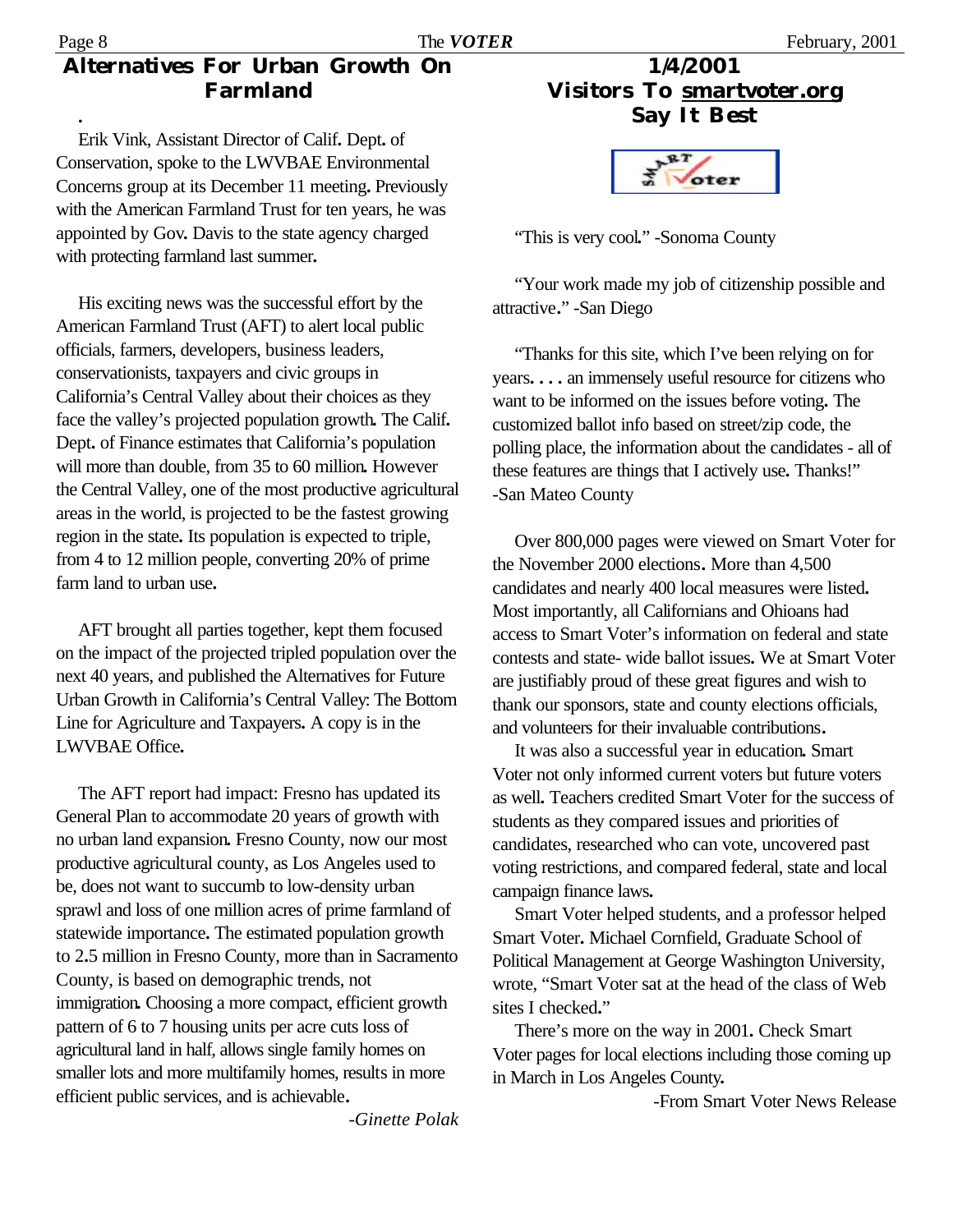## **LWVC Letter On Electrical Rates**

*The following open letter was authored by the LWVC and was issued as a News Release.*

Dear Governor Davis and CPUC President Lynch:

The League of Women Voters of California urges you not to permit the California Public Utilities Commission (CPUC) to pass on recent losses by investor-owned utilities (IOUs) to the public by increasing electricity rates**.** Taking such a drastic step now would represent an arbitrary decision, given both the lack of information about the true condition of IOU finances and the other alternatives that have been proposed for dealing with the current situation**.** In addition, rate increases would unfairly place the bulk of the economic burden on the poorest Californians**.**

The League supports comprehensive, long-range planning of energy resources and believes that wise decision-making requires adequate data and a framework within which alternatives may be weighed and intelligent decisions made**.** Given the unanswered questions that have been raised about the terms of AB 1890 of 1996, IOU revenues and finances, and the role of the CPUC, it is premature to seek a "quick fix" by raising rates for consumers**.** Specifically, these questions need to be addressed:

- Are the losses actually the responsibility of IOUs under the terms of AB 1890, particularly since the IOUs have been collecting "competitive transition charges" since 1998?
- Have these charges, and the profits IOUs have collected from their own power generation, been applied to offset their losses in purchasing energy? If not, should the consequence be borne by the IOUs or the ratepayers?
- What would be the real short- and long-term impact of IOUs filing for bankruptcy on the California ratepayer? Is there a possibility that the oversight which accompanies bankruptcy would permit better protection of the ratepayer?
- Is the CPUC acting in the best interests of the ratepayer, rather than the IOUs, in focusing on rate increases as its first solution?

More attention must also be given to the alternative solutions that have been proposed for addressing the problem**.** For example, the Federal Energy Regulatory Commission has recommended the use of long-term or "forward" contracts to stabilize the cost to IOUs of

purchasing power**.** The Utility Reform Network (TURN) has proposed a "5 cent plan" with profits from IOU-owned generating facilities dedicated to keeping cost-based rates for residential and small business customers low**.** These and other proposals should be considered as thoroughly as a rate increase plan**.**

The League believes that wise decision-making also requires consideration of the social and economic impact of proposed plans and activities**.** Clearly, the higher rate increases being discussed will have a substantial negative impact on residential customers, especially those on fixed incomes, and on small businesses**.** It is hardly in the best interest of any Californian to shift the social and economic costs of deregulation from private corporations onto the California public**.**

In summary, the League joins other public advocacy groups in urging you and the CPUC not to impose the losses of IOUs on California ratepayers**.** Instead, a balanced and deliberate overhaul of the restructuring plan must be crafted through legislation**.** The League would welcome the opportunity to work with a broad-based consortium of consumer and public interest groups and all interested parties in an open process to craft a balanced plan that would be in the best interest of the California public, especially the residential and small business ratepayer**.** Voters will hold their elected officials accountable for the responsible and responsive management of our electricity system**.** We urge you, as Governor and president of the CPUC, to act in the best interest of the California voter**.**

Sincerely, Gail D**.** Dryden, LWVC President

### **Kids Needing A Reading Friend**

Do you have an hour a week to spare this spring? Three hours? City of Franklin Elementary School is looking for reading tutor/mentors to serve either in the classroom helping kids who need an extra bit of attention or after school, working one-on-one with readers having difficulty**.** Call Lourdes Lejano at the Franklin school, 644-4818**.**

If you can block out 6 hours a week, you can become a reading tutor at Berkeley High**.** The school has identified 60 students who are in trouble because they can't read well**.** Cal Reads has agreed to train tutors and provide them with materials to use in conjunction with the teacher**.** Students and their families will be very grateful for your help**.**

-*Helene Lecar*, Education Director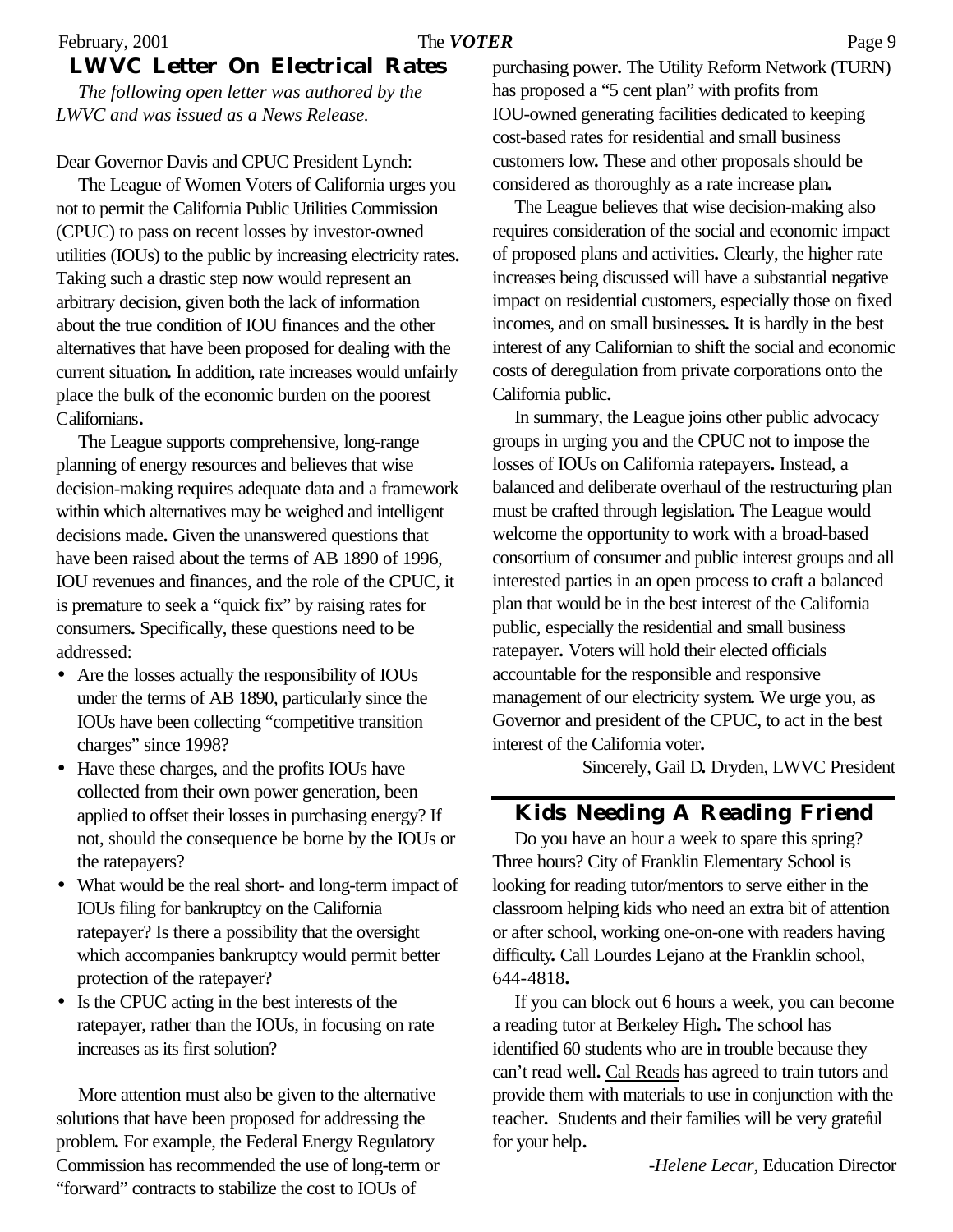### **Early Alert on 2001 Community Forums** Page 10 The *VOTER* February, 2001

LWVBAE is planning five community forums to provide education and initiate action on our three new local positions adopted in September and to encourage action in two areas of mutual concern to us and the state League**.** These are being planned as this issue goes to press and will be held in February through May 2001**.** Even though full details are not yet available, we wanted you to be aware and to let colleagues and friends know**.** Please suggest community organizations you think would be interested in co-sponsoring**.**

#### 1**. Instant Runoff Voting**

The first forum will be IRV and will be held on Thursday, February 22, from 7:30 pm to 9:30 pm, at the Northbrae Community Church**.** There will be a panel of three speakers and a moderator: one pro, one con, and one neutral**.** We studied IRV last year and the League position in favor was adopted in September**.** Now the Berkeley City Council has referred a study of the topic to the City Manager, with a report due in the near future**.** It is timely and appropriate to provide this opportunity for the community**.**

### 2**. Housing**

LWVBAE will sponsor a housing forum each in Berkeley, Albany, and Emeryville**.** Because housing needs are unique to each city, we will give the residents in each city an opportunity to get facts about their city, how it fits into the regional picture, and how their particular housing needs might be met**.** Each city has a forum planning committee composed of mostly resident Leaguers**.** The date will likely be towards the end of March**.**

### 3**. Vista College/Peralta Community College District**

After study of Vista College, LWVBAE adopted a position in September**.** Now we are studying Vista's parent body, the Peralta Community College District**.** The educational/action forum will likely be held in late April**.**

### 4**. California Schools, Are They Making The Grade?**

The materials for this forum were prepared by the National Issues Forum and are being promulgated by the state League**.** Our committee will plan and put it on, likely in early April**.**

-(Continued in next column)

# **League Volunteer Training Opportunities!**

Would you like to learn new ways to be sure to get down the important points of a discussion? Do you need a refresher on how to listen and write at the same time? Do you shy away from leadership roles you'd like to take on because you feel you don't know how to run a meeting effectively? Would you like to learn more about League administration and office methods? Yes, there's more to being an office volunteer than answering the phone! LWVBAE is pleased to offer you two opportunities to freshen up your skills in order to learn more about the League and become more administratively effective in any situation**.**

### 1**. Training Workshop For League Recorders And Moderators**

Trainer: Karin Mai, State League Management Trainer

Saturday, February 3, 2001, 10 am - noon, refreshments**.** At the League office (please call *Mary Wainwright*, 848-1598 or the office to reserve a spot for the Recorder/Moderator Workshop by Friday, February 2)**.**

### 2**. LWVBAE Office Volunteer Training Refresher**

Trainers: *Evelyn Light* and *Ruthann Taylor*, Coordinators, Office Volunteers Saturday, February 17, 2001, 10 am - noon, refreshments**.** At the League office (please call *Evelyn Light*, 849-3834 or the office to reserve a spot for the Office Volunteer Training Refresher by Friday, February 16)**.**

-*Mary Wainwright*, Development VP

### 5**. A Nice Place to Live, Fighting Sprawl**

Again, the materials for this forum were prepared by the National Issues Forum and are being promulgated by the state League**.** Our committee will plan and put it on, likely in May**.**

Hope this preview whets your appetite**.** The series of forums will be advertised to community groups and featured in the local papers**.** Look for more information soon**.**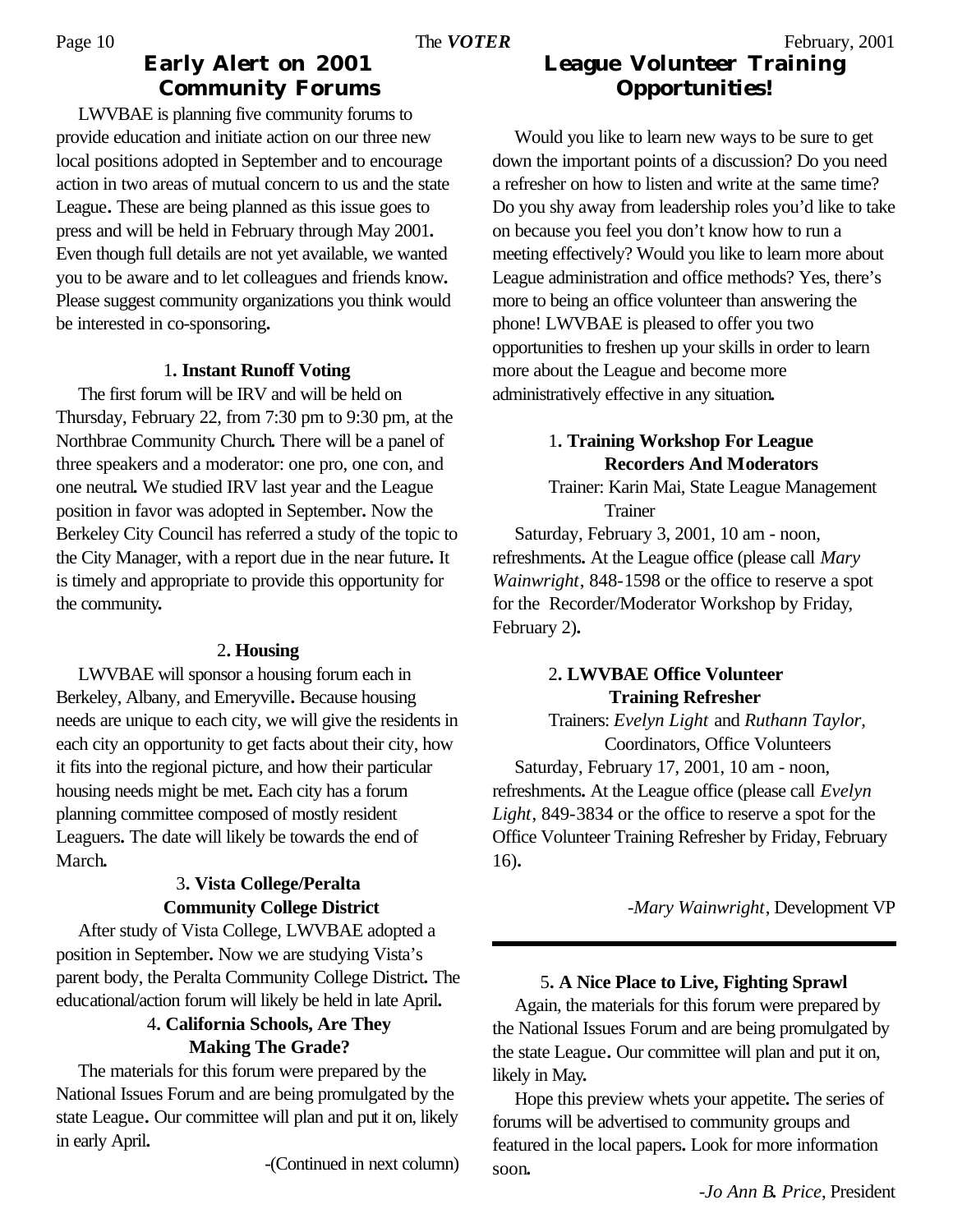# **CAN YOU HELP THE LEAGUE?**

The League **needs your energy, goodwill, creativity** , and **passion for democracy** not only in 2001, but also down the line**.** The LWVBAE Board would like to develop new leadership, as well as **encourage all members to participate** in some League activity at some time appropriate for you during the year**.**

If you have three hours or more of free time per month, like to work alone or with other people who share your democratic values, and want to make democracy work better in your city, our county, our Bay Area, our State, and our nation, then you can find a rewarding volunteer job with the League**.** There are both spot projects and ongoing commitments of different durations**.**

Please review the following information, choose one or more opportunities, and return this data sheet to:

**LWVBAE League Opportunities**, 1414 University Avenue - Suite D,

Berkeley, CA 94702-1509 or **Fax** to (510) 843-8828**.**

### **· A MENU OF LEAGUE OPPORTUNITIES FOR MEMBERS ·**

Please check your interest and you will be called to follow up on your specific interests and availability**. Thanks.**

**A.** The following can be done without attending meetings; and you will have a training session to inform you about "the League's way to do it", as well as a mentor**.**

| $\Box$ <b>Office Volunteer</b> for 3-hour shifts, 10 to 1 or 1 to 4, once a month or more often                    |                                                               |  |  |  |
|--------------------------------------------------------------------------------------------------------------------|---------------------------------------------------------------|--|--|--|
| $\Box$ Research for studies, publications, League history<br>$\Box$ Merchandise League gifts                       |                                                               |  |  |  |
| $\Box$ <b>Phone Alert</b> to call members when necessary                                                           | $\Box$ Office Work preparing mailings, organizing files       |  |  |  |
| $\Box$ Record consensus meetings                                                                                   | $\square$ Speak to community groups on League topics          |  |  |  |
| $\Box$ Moderate or Chair League or community meetings                                                              | $\Box$ Arrange for League meetings                            |  |  |  |
| $\Box$ Tutor elementary school reading                                                                             | $\Box$ <b>E-mail or Fax</b> state or national representatives |  |  |  |
| $\Box$ Write Pros & Cons material for local ballot measures                                                        | $\Box$ Video Project training                                 |  |  |  |
| <b>B.</b> The following require more commitment, as well as attending meetings, and can lead to League leadership. |                                                               |  |  |  |
| $\Box$ League Study                                                                                                | $\Box$ Voter Service                                          |  |  |  |
| $\Box$ Community Services                                                                                          | $\Box$ Membership Services                                    |  |  |  |
| $\Box$ Administration                                                                                              | $\square$ Special Events - regional meetings, forums, etc.    |  |  |  |
| $\Box$ Environmental Action                                                                                        | $\square$ Speak on ballot measures                            |  |  |  |
| $\Box$ Fund Raising                                                                                                | $\Box$ Budget                                                 |  |  |  |
| $\Box$ Mock Election school projects                                                                               | $\Box$ Community Speaker Series                               |  |  |  |
| $\Box$ Observe/Report city/county/regional commission                                                              | $\Box$ Edit/Layout/Proofread/Artwork for the VOTER            |  |  |  |

**C.**  $\Box$  I'm not sure what I would like to do in the League, but I'd like to talk over the possibilities.

® Here's my suggestion for a job I'd like to do for the League**.** \_\_\_\_\_\_\_\_\_\_\_\_\_\_\_\_\_\_\_\_\_\_\_\_\_\_\_\_\_\_\_\_\_\_\_\_\_\_\_\_\_\_

**The LWVBAE Board wants to be effective, involved, and caring. We believe each member of our League counts. Can we count on you? Please respond today. Thanks!**

 $\mathcal{L}_\mathcal{L} = \mathcal{L}_\mathcal{L} = \mathcal{L}_\mathcal{L} = \mathcal{L}_\mathcal{L} = \mathcal{L}_\mathcal{L} = \mathcal{L}_\mathcal{L} = \mathcal{L}_\mathcal{L} = \mathcal{L}_\mathcal{L} = \mathcal{L}_\mathcal{L} = \mathcal{L}_\mathcal{L} = \mathcal{L}_\mathcal{L} = \mathcal{L}_\mathcal{L} = \mathcal{L}_\mathcal{L} = \mathcal{L}_\mathcal{L} = \mathcal{L}_\mathcal{L} = \mathcal{L}_\mathcal{L} = \mathcal{L}_\mathcal{L}$  $\mathcal{L}_\mathcal{L} = \mathcal{L}_\mathcal{L} = \mathcal{L}_\mathcal{L} = \mathcal{L}_\mathcal{L} = \mathcal{L}_\mathcal{L} = \mathcal{L}_\mathcal{L} = \mathcal{L}_\mathcal{L} = \mathcal{L}_\mathcal{L} = \mathcal{L}_\mathcal{L} = \mathcal{L}_\mathcal{L} = \mathcal{L}_\mathcal{L} = \mathcal{L}_\mathcal{L} = \mathcal{L}_\mathcal{L} = \mathcal{L}_\mathcal{L} = \mathcal{L}_\mathcal{L} = \mathcal{L}_\mathcal{L} = \mathcal{L}_\mathcal{L}$ 

| <b>FROM:</b> name |           |  |
|-------------------|-----------|--|
| address           |           |  |
| phone             | $e$ -mai' |  |
|                   | fax       |  |